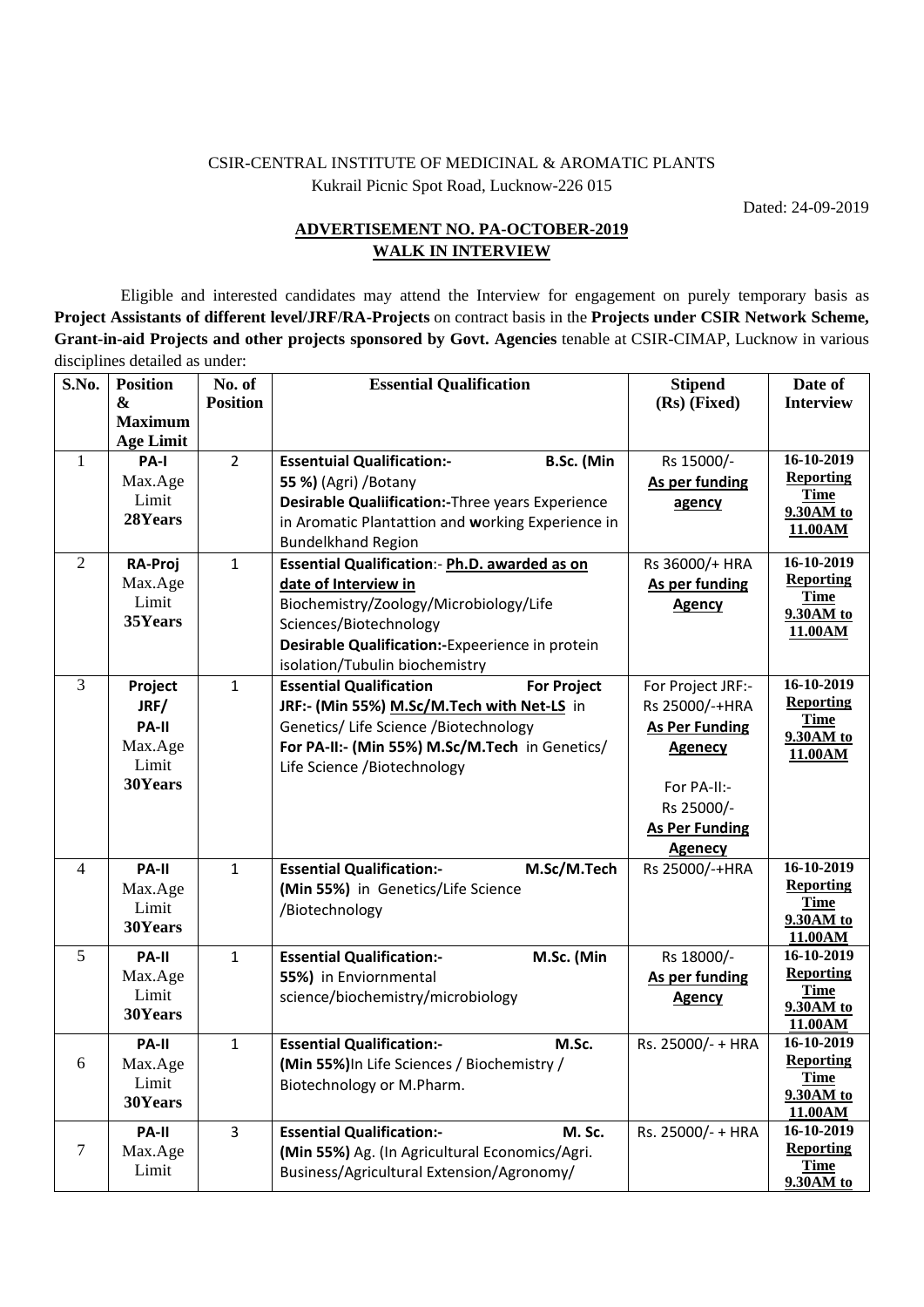|    | 30Years          |              | Horticulture)                                      |                       | 11.00AM                         |
|----|------------------|--------------|----------------------------------------------------|-----------------------|---------------------------------|
| 8  | PA-II            | $\mathbf{1}$ | Essential Qualification:- M. Sc.(Ag.) (Min 55%) in | Rs. 25000/- + HRA     | 16-10-2019                      |
|    | Max.Age          |              | Agricultural Economics/Agri. Business/Agricultural |                       | <b>Reporting</b>                |
|    | Limit            |              | Extension/Agronomy/ Horticulture)                  |                       | <b>Time</b>                     |
|    | 30Years          |              |                                                    |                       | 9.30AM to                       |
| 9  | PA-II            | $\mathbf{1}$ | Essential Qualification:-M.Sc.(Min 55%) Ag. (In    | Rs. 25000/- + HRA     | 11.00AM<br>16-10-2019           |
|    | Max.Age          |              | Agricultural Economics/Agri. Business/Agricultural | As per funding        | <b>Reporting</b>                |
|    | Limit            |              | Extension/Agronomy/Horticulture)                   |                       | <b>Time</b>                     |
|    | 30Years          |              |                                                    | <b>Agency</b>         | 9.30AM to                       |
|    |                  |              |                                                    |                       | 11.00AM                         |
| 10 | RA(Prov)/        | $\mathbf{1}$ | Essential Qualification:- Ph.D. submitted/ Ph.D.   | Stipend for           | 16-10-2019                      |
|    | RA-Proj          |              | awarded as on date of interview in                 | Submitted:-           | <b>Reporting</b>                |
|    | Max.Age          |              | Biotechnology. Research Experience in the area of  | Rs 20000/- (fixed)    | <b>Time</b>                     |
|    | Limit            |              | CRISPER/CAS technology.                            | Stipend after         | 9.30AM to<br>11.00AM            |
|    | 35Years          |              |                                                    | awarded:-             |                                 |
|    |                  |              |                                                    | Rs 47000/-+ HRA       |                                 |
| 11 | RA(Prov)/        | $\mathbf{1}$ | Essential Qulification:- Ph.D. submitted / Ph.D.   | Stipend for           | 16-10-2019                      |
|    | <b>RA-Proj</b>   |              | Degree Awarded as on date of Interview in          | Submitted:-           | <b>Reporting</b>                |
|    | Max.Age          |              | Agrciculture Economics / Agriculture Extension     | Rs 20000/- (fixed)    | <b>Time</b>                     |
|    | Limit            |              | followed by M.Sc. Agricultutre                     | Stipend after         | 9.30AM to<br>11.00AM            |
|    | 35Years          |              | Economics / Agriculture Extension and B.Sc.        | awarded:-             |                                 |
|    |                  |              | Agriculture.                                       | Rs 47000/-+ HRA       |                                 |
|    |                  |              | Desirable Qualification:- Working Experience in    |                       |                                 |
|    |                  |              | Medicinal & Aromatic plants extension and          |                       |                                 |
|    |                  |              | economics.                                         |                       |                                 |
| 12 | PA-II            |              | <b>Essential Qualification:-M.Sc. (Min 55%)</b>    | Rs 25000+ HRA         | 16-10-2019                      |
|    | Max.Age          |              | <b>Environmental Science</b>                       |                       | <b>Reporting</b>                |
|    | Limit            |              |                                                    |                       | <b>Time</b>                     |
|    | 30Years          |              |                                                    |                       | 9.30AM to<br>11.00AM            |
| 13 | <b>PAII</b>      | $\mathbf{1}$ | Essential Qualification:-M.Sc. (Min 55%) in        | Rs 25000+ HRA         | 16-10-2019                      |
|    | Max.Age          |              | Chemistry.                                         |                       | <b>Reporting</b>                |
|    | Limit            |              |                                                    |                       | <b>Time</b>                     |
|    | 30Years          |              |                                                    |                       | 9.30AM to                       |
|    |                  |              |                                                    |                       | 11.00AM                         |
| 14 | PA-II            | 1            | Essential Qualification: M. Sc. /M. Tech (Min      | Rs 25000+ HRA         | 16-10-2019                      |
|    | Max.Age          |              | 55%) in Botany/Biotechnology.                      |                       | <b>Reporting</b><br><b>Time</b> |
|    | Limit<br>30Years |              | Desirable Qualification:- Experience of working    |                       | 9.30AM to                       |
|    |                  |              | with medicinal plants.                             |                       | 11.00AM                         |
| 15 | PA-II            | $\mathbf{1}$ | Essential Qualification:- (Min 55%)M.Pharm. in     | Rs 12000/-            | 16-10-2019                      |
|    | Max.Age          |              | Pharmaceutics/Pharmacology/Pharmacognosy.          | <b>As per Funding</b> | <b>Reporting</b>                |
|    | Limit            |              | Desirable Qualification:- Work experience in       | <b>Agency</b>         | <b>Time</b><br>9.30AM to        |
|    | 30Years          |              | formulation development/drug                       |                       | 11.00AM                         |
|    |                  |              | delivery/nanomedicine and animal cell culture      |                       |                                 |
|    |                  |              | techniques.                                        |                       |                                 |
| 16 | <b>PA-II</b>     | $\mathbf{1}$ | Essential Qualification: - M.Sc. /M. Tech. (Min    | Rs 25000+ HRA         | 16-10-2019                      |
|    | Max.Age          |              | 55%) Plant Science/Biotechnology                   |                       | <b>Reporting</b><br><b>Time</b> |
|    | Limit            |              |                                                    |                       | 9.30AM to                       |
|    | 30Years          |              |                                                    |                       | 11.00AM                         |
| 17 | <b>PA-II</b>     | $\mathbf{1}$ | Essentail Qualification: - M.Sc. (Min 55%) in      | Rs 25000+ HRA         | 16-10-2019                      |
|    | Max.Age          |              | Botany/Plant Science.                              |                       | <b>Reporting</b>                |
|    | Limit            |              |                                                    |                       | Time                            |
|    | 30Years          |              |                                                    |                       | 9.30AM to<br>11.00AM            |
|    |                  |              |                                                    |                       |                                 |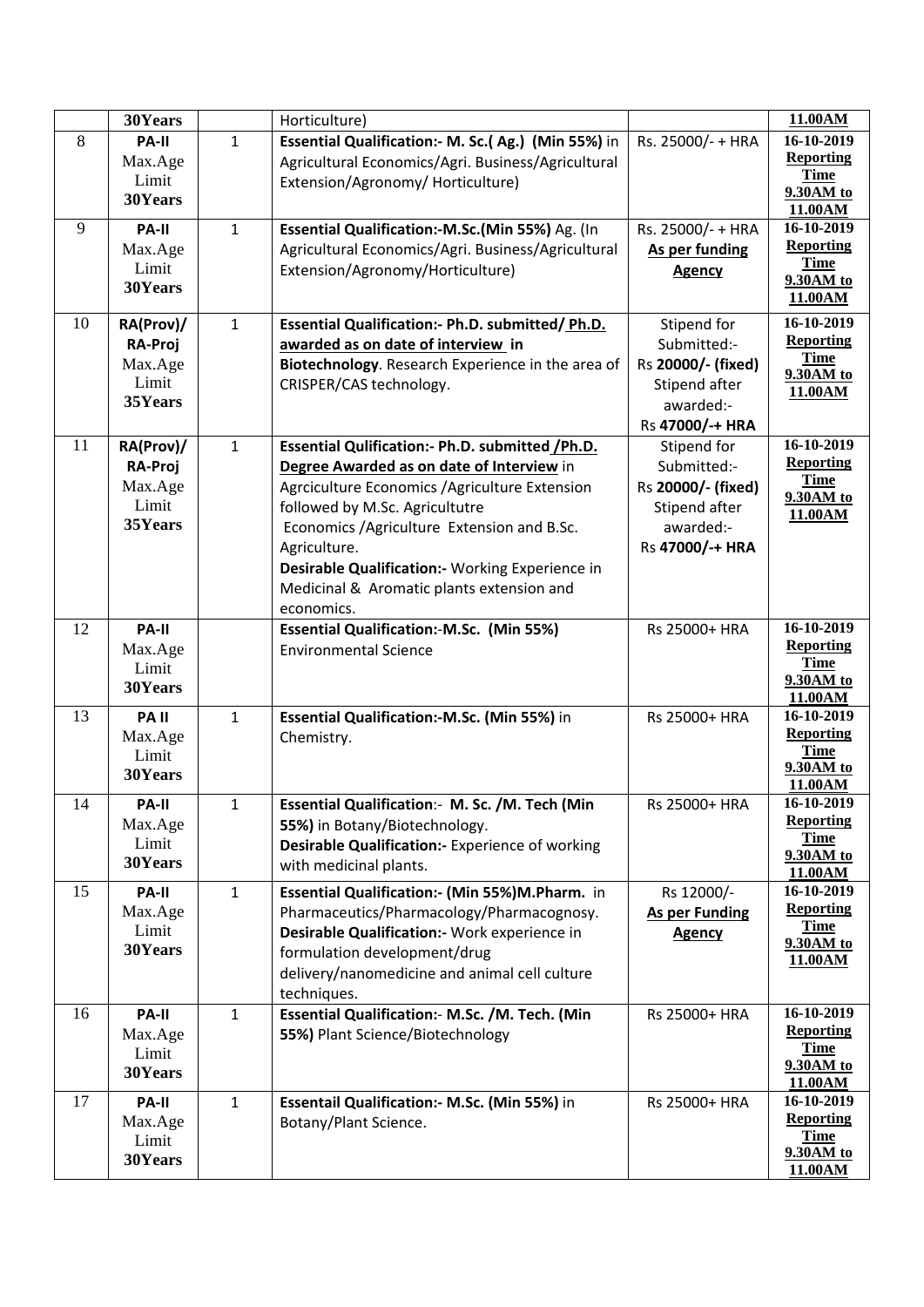| 18 | RA-Proj             | $\mathbf{1}$ | <b>Essential Qualification:-</b><br>Ph.D awarded as on                             | Rs. 47000/- + HRA          | 16-10-2019                      |
|----|---------------------|--------------|------------------------------------------------------------------------------------|----------------------------|---------------------------------|
|    | Max.Age             |              | date of Interview in Life Sciences / Biochemistry /                                |                            | <b>Reporting</b>                |
|    | Limit               |              | Microbiology / Biotechnology                                                       |                            | <b>Time</b>                     |
|    | 35Years             |              |                                                                                    |                            | 9.30AM to<br>11.00AM            |
| 19 | PA-I                | $\mathbf{1}$ | <b>Essential Qulalification:-</b><br><b>B.</b> Sc.                                 | Rs 15000/- + HRA           | $16 - 10 - 2019$                |
|    | Max.Age             |              | (Min 55%) In Biological Sciences with computer                                     |                            | <b>Reporting</b>                |
|    | Limit               |              | knowledge                                                                          |                            | <b>Time</b>                     |
|    | 28Years             |              |                                                                                    |                            | 9.30AM to                       |
| 20 | PA-II               | $\mathbf{1}$ |                                                                                    | Rs 25000+ HRA              | 11.00AM<br>16-10-2019           |
|    | Max.Age             |              | <b>Essential Qualification:- M.Pharm (Min</b><br>55%)(Pharmacology), M.V.Sc. (Min  |                            | <b>Reporting</b>                |
|    | Limit               |              | 55%)(Pharmacology, Pathology), M.Sc.(Min                                           |                            | <b>Time</b>                     |
|    | 30Years             |              | 55%)(Biochemistry, Life Sciences, Zoology), MS                                     |                            | 9.30AM to                       |
|    |                     |              | (Biomedical Sciences                                                               |                            | 11.00AM                         |
| 21 | PA-II               | $\mathbf{1}$ | <b>Essential Qualification:- M.Pharm (Min 55%)</b>                                 | Rs 25000/-                 | 16-10-2019                      |
|    | Max.Age             |              | (Pharmacology), M.V.Sc. (Min                                                       | As per funding             | <b>Reporting</b>                |
|    | Limit               |              | 55%)(Pharmacology, Pathology), M.Sc.(Min                                           | <b>Agency</b>              | <b>Time</b>                     |
|    | 30Years             |              | 55%)(Biochemistry, Life Sciences, Zoology), MS                                     |                            | 9.30AM to                       |
|    |                     |              | (Biomedical Sciences                                                               |                            | 11.00AM                         |
| 22 | PA-II               | $\mathbf{1}$ | <b>Essential Qualification :-</b><br>M.                                            | Rs 25000/-                 | 16-10-2019                      |
|    | Max.Age             |              | Pharma (Min 55%) Pharmacology / Pharmaceutics                                      | As per funding             | <b>Reporting</b>                |
|    | Limit               |              |                                                                                    | agency                     | <b>Time</b>                     |
|    | 30Years             |              |                                                                                    |                            | 9.30AM to                       |
| 23 | Reseach             | $\mathbf{1}$ | M.Sc.(Min 55%) Life Sciences / Biochemistry /                                      | Rs. 20000/-                | 11.00AM<br>16-10-2019           |
|    | <b>Assistant</b>    |              | Biotechnology or M.Pharm                                                           | As per funding             | <b>Reporting</b>                |
|    | Max.Age             |              |                                                                                    | <b>Agency</b>              | <b>Time</b>                     |
|    | Limit               |              |                                                                                    |                            | 9.30AM to                       |
|    | 30Years             |              |                                                                                    |                            | 11.00AM                         |
| 24 | PA-II               | $\mathbf{1}$ | <b>Essential Qualification :-</b><br>Btech.(Min 55%) in                            | Rs 25,000 + HRA            | 16-10-2019                      |
|    | Max.Age             |              | Computer Science/ MCA with 01 years of                                             | As per funding             | <b>Reporting</b>                |
|    | Limit               |              | Experience OR MSc with PG Diploma in Remote                                        | agency                     | <b>Time</b><br>9.30AM to        |
|    | 30Years             |              | Sensing and GIS                                                                    |                            | 11.00AM                         |
|    |                     |              | Desirable: Knowledge of portal development and                                     |                            |                                 |
|    |                     |              | programming skills                                                                 |                            |                                 |
| 25 | PA-II               | 1            | Essential Qualification for PA-II:- M.Sc.(Min 55%)                                 | For PA-II :- Rs.           | 16-10-2019                      |
|    |                     |              | in Bioinformatics                                                                  | 12000/- pm                 | <b>Reporting</b><br><b>Time</b> |
|    | Project             |              | <b>Essential Qualification for , Project JRF:-</b>                                 | As per funding             | 9.30AM to                       |
|    | <b>JRF</b>          |              | M.Sc.(Min 55%) in Bioinformatics with NET-LS                                       | <b>Agency</b>              | 11.00AM                         |
|    | Max.Age             |              | Desirable Qualification:- Sequence analysis and                                    | <b>For Project JRF:-</b>   |                                 |
|    | Limit<br>30Years    |              | understanding of in silico Structural Biology                                      | Rs. 25000/- + HRA          |                                 |
|    |                     |              | experiments.                                                                       | As per funding             |                                 |
| 26 |                     |              |                                                                                    | agency<br>For PA-II :- Rs. | 16-10-2019                      |
|    | $PA-II/$<br>Project | $\mathbf{1}$ | <b>Essential Qualification for PA-II:- M.Sc (Min 55%)</b>                          | 12000/- pm                 | <b>Reporting</b>                |
|    | <b>JRF</b>          |              | in area of Plant Sciences.                                                         | As per funding             | <b>Time</b>                     |
|    | Max.Age             |              | <b>Essential Qualification for Project JRF:- M.Sc (Min</b>                         | agency                     | 9.30AM to                       |
|    | Limit               |              | 55%) in area of Plant Sciences with NET-LS                                         | For Project JRF:-          | 11.00AM                         |
|    | 30Years             |              | Desirable Qualification:- Sequence analysis and                                    | Rs. 25000/- + HRA          |                                 |
|    |                     |              | understanding of in silico Structural Biology                                      | <b>As Per funding</b>      |                                 |
|    |                     |              | experiments.                                                                       | agency                     |                                 |
| 27 | RA-Proj             | $\mathbf{1}$ |                                                                                    | Rs. 36000/-+HRA            | 16-10-2019                      |
|    | Max.Age             |              | <b>Essential Qualification :- Ph.D. awarded as on</b>                              | <b>As Per funding</b>      | <b>Reporting</b>                |
|    | Limit               |              | date of interview in Bioinformatics/Biological<br>Sciences/Pharmaceutical Sciences | agency                     | <b>Time</b>                     |
|    |                     |              |                                                                                    |                            | 9.30AM to                       |